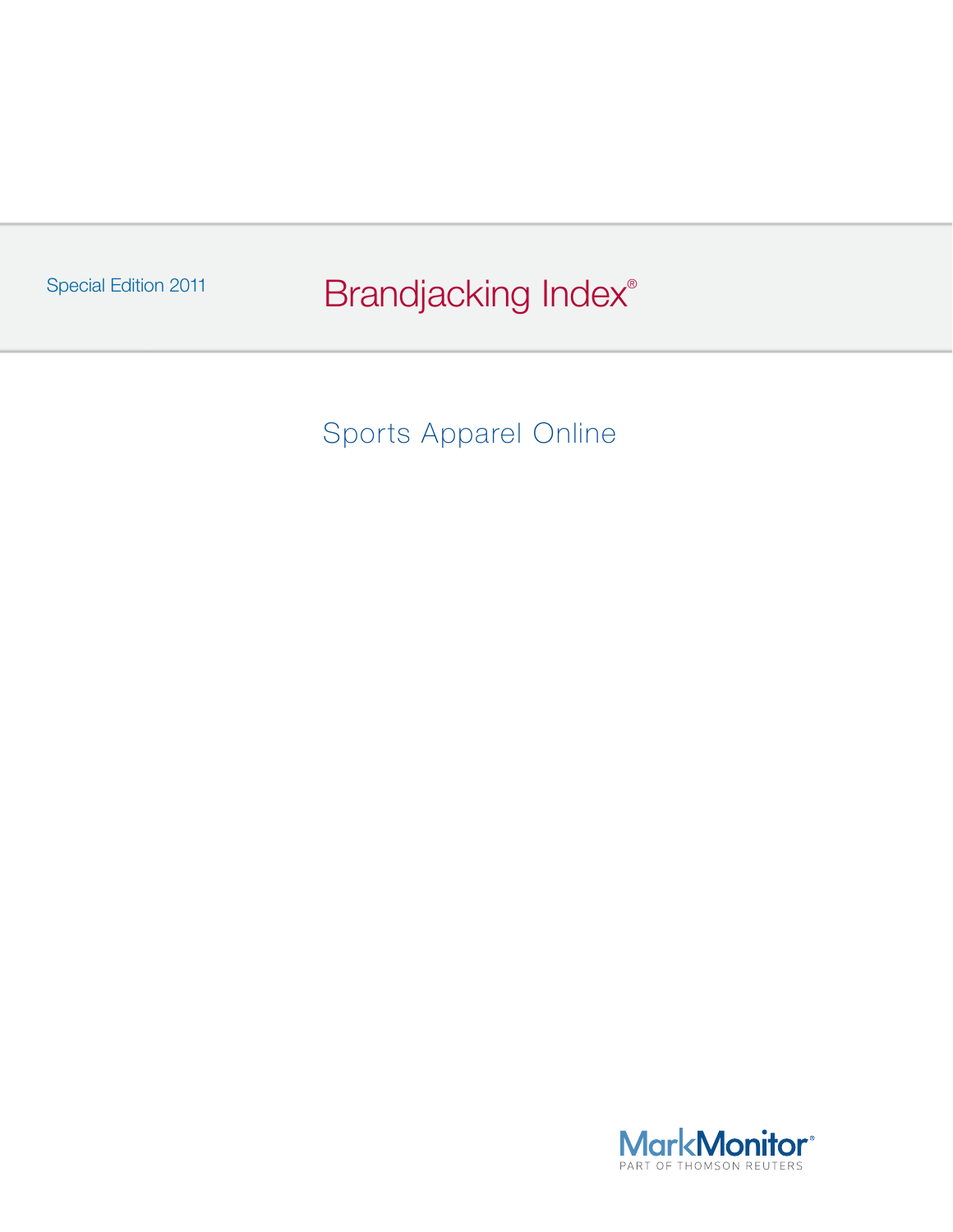# Brandjacking Index®

Special Edition 2011 - Sports Apparel Online

## Contents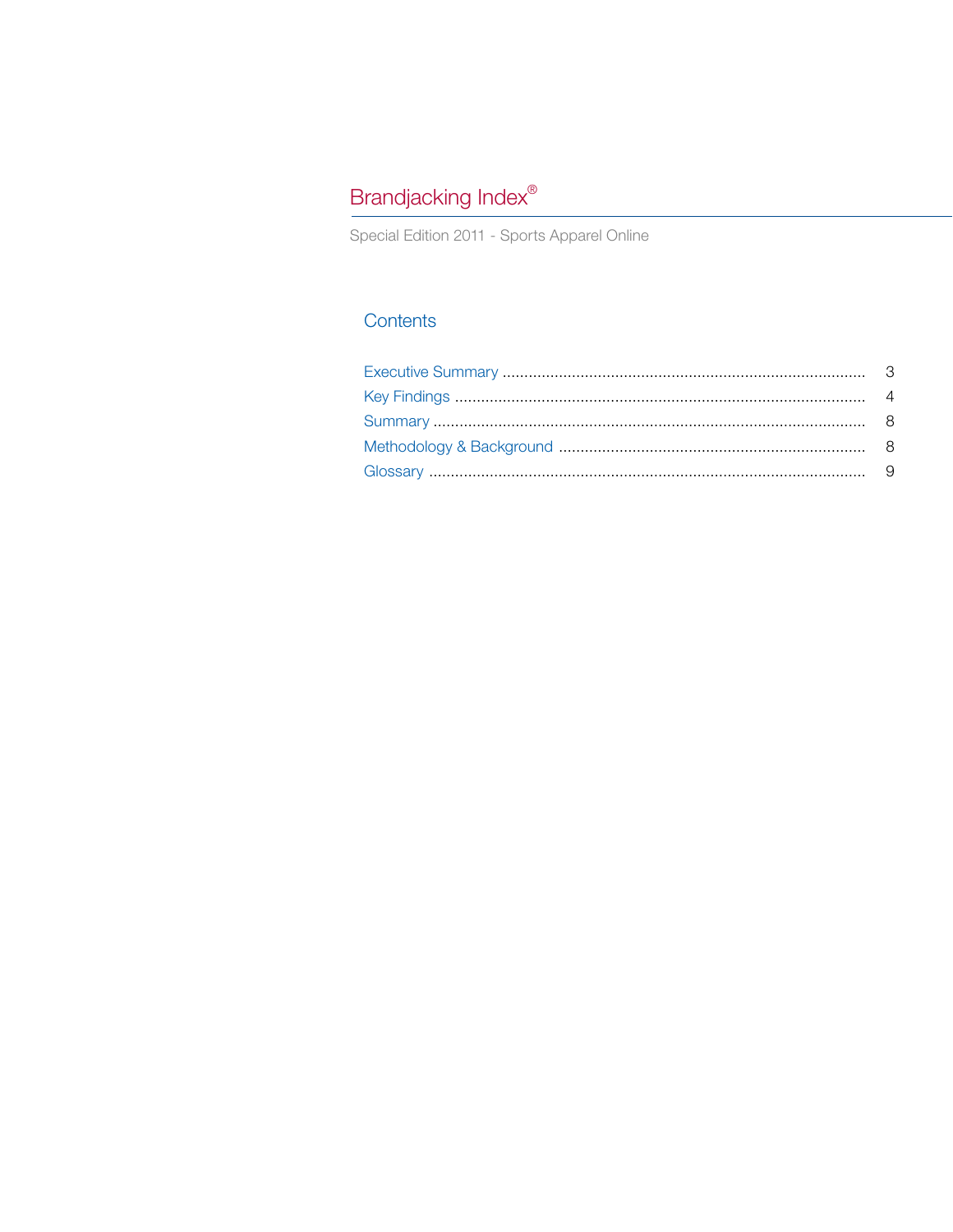# Executive Summary

If you are looking to buy sports apparel such as a shirt or jersey with the logo of your favorite league, chances are good that you will encounter a counterfeit. Online fraudsters see a tremendous opportunity in the passion and loyalty of millions of sports fans who may be located all over the world but who are united by a single bond: love for their team. These fraudsters make easy money by selling popular—and unlicensed—apparel to these loyal fans.

We found more than 6,000 suspects selling more than 1.2 million shirts or jerseys annually over the Internet, generating nearly \$25 million in revenue. The e-commerce sites selling this suspicious apparel attract 56 million annual visits.

Along with their distribution prowess, these fraudsters display a high level of sophistication to attract traffic to their sites. They invest heavily in paid search advertising, occupying almost 28% of all ads triggered by branded keywords and funneling an estimated 11 million annual visits to their sites from this marketing method alone. They are adept in search engine optimization (SEO), using 'black hat' techniques to boost organic search results for these suspicious sites.

We also discovered almost 500 cybersquatted sites using other monetization techniques, including pay-per-click ads and questionable affiliate marketing practices, to capitalize on major sports brands for their own financial gain. All this makes it harder for fans to find the real apparel sold by legitimate vendors that are authorized by the sports brands when shopping for this kind of clothing online.

In this edition of the Brandjacking Index®, we analyzed five major sports brands, including US leagues and international competitions, to see who was using these brands in online trading and promotion of sports apparel with questionable provenance. We didn't look at individual team brands or other sports-related offerings such as shorts and caps, tickets or live game video streams: our objective was to measure just a very specific market segment and determine what kind of abuse exists for these leading brands.

As is the case with our previous Brandjacking reports, we examined a variety of online channels including business-to-business (B2B) sellers of bulk goods and business-to-consumer (B2C) sites, including e-commerce sites, along with more than 300 branded keyword combinations that triggered paid search ads across major search engines. We conducted this research during the last quarter of 2010, examining the traffic generated by the suspicious sites and the methods used to ensnare consumers.

**1**<br> **1**<br> **1**<br> **1**<br> **1**<br> **1**<br> **1**<br> **1**  *" toyatty of mutions of sports fans. Online fraudsters see a tremendous opportunity in the passion and loyalty of millions of sports fans.*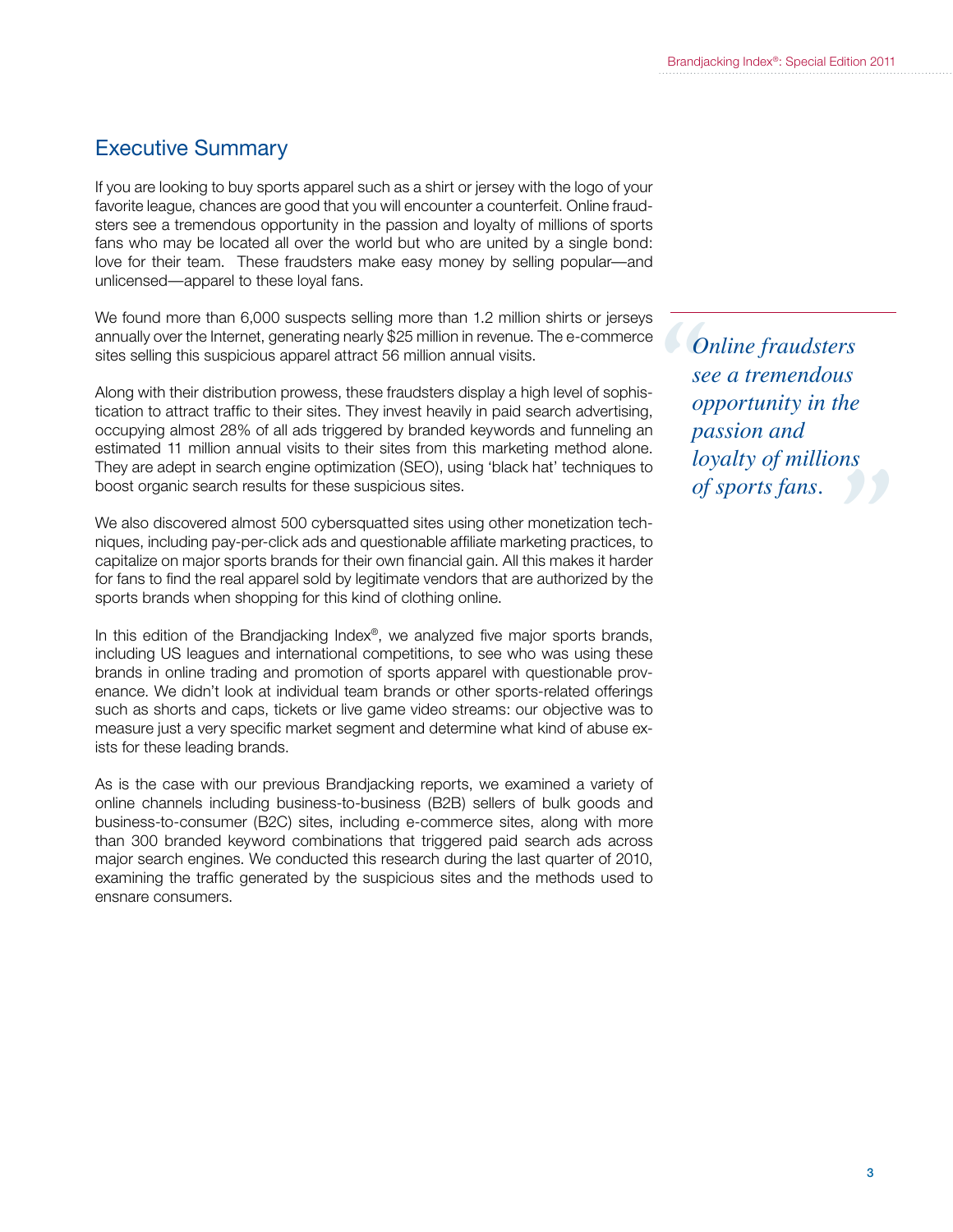# Key Findings

It isn't hard to find fraudsters targeting the online sports apparel business. The sheer size of the abuse puts this market into a major league of its own.

For the five brands in the study, we identified more than 1,300 e-commerce websites, the vast majority of which were linked to a Chinese registrant or registrar, selling questionable sports apparel. Those e-commerce sites alone attracted more than 56 million annual visits. Using industry metrics for order conversion, we estimate that these sites are selling 800,000 units of suspicious sports apparel annually.

We also discovered twelve B2B exchange sites with more than 4,000 individual, unauthorized suppliers that appear to be offering phony merchandise. This supply chain consists of suppliers who are based predominantly in Asia and are estimated to sell 300,000 shirts or jerseys annually.

**1**<br>
Si<br>
su<br>
ai<br>
ai annual visits. *Sites selling this suspicious apparel attract 56 million annual visits.*

| Search                                                                                                                                         |                                                               | All categories                                                   |                                      | $\vee$ Go                     | Advanced Search                       | Cart 0 demos)                                                                           |  |
|------------------------------------------------------------------------------------------------------------------------------------------------|---------------------------------------------------------------|------------------------------------------------------------------|--------------------------------------|-------------------------------|---------------------------------------|-----------------------------------------------------------------------------------------|--|
| <b>Christmas Channel</b><br>All Categories. «<br>Home > Soorts & Outdoors > Soccer Jerseys > National Team Jerseys > Portugal > Product detail | Guaranteed Products                                           | What's New                                                       | <b>Stock in USSK</b>                 | Promotions                    | <b>Top-Rated Products</b>             | <b>Buyer Protection</b>                                                                 |  |
|                                                                                                                                                | Minds Wholesale - 2010 South Africa Portugal soccer<br>jersey |                                                                  | red 3 pcs per lot                    |                               | Seller Information<br><b>Saul 830</b> |                                                                                         |  |
|                                                                                                                                                |                                                               | Unit Price: US \$14.91 ~ 26.07 / Piece<br>Reference Currency (3) |                                      |                               | 18 宫<br>100% Positive Feedback        |                                                                                         |  |
|                                                                                                                                                | Viholesale Price: 3 Nems per Lot                              | Quantity (fore)                                                  | Fring loar lot:<br>119.972.20        | Processing time<br>10 Daim    |                                       | Member since Jun 2010                                                                   |  |
|                                                                                                                                                |                                                               | $4 - 70$                                                         | L/S 979 85<br>US STERS<br>US \$53.19 | HI Days<br>10 Days<br>10 Days | <b>VOI Online Chat</b>                | Contact Seller                                                                          |  |
|                                                                                                                                                |                                                               | $11 - 68$<br>$81 - 100$                                          | US 945.95<br>125 \$44.73             | 10 Days<br>12 Days            |                                       | W. View Select State<br>Fo. Refer Seler to Friend                                       |  |
|                                                                                                                                                | Purchase Quantity: 1                                          | $-14 - 16t$                                                      |                                      | US \$78.20                    |                                       |                                                                                         |  |
| <b>Q</b> first larger in spe-                                                                                                                  |                                                               | <b>Ehipping Cost Free shipping</b><br>to United States Via EMS - |                                      | <b>US\$0.00</b>               | Security Tips:                        | If a nefer sixts you in make payment                                                    |  |
|                                                                                                                                                | Total Cost                                                    |                                                                  |                                      | <b>US \$78.20</b>             | profected by                          | typassing littuate, please report it to us.<br>Transactions hypessing illigible are not |  |

*B2B Market Listing*

Aside from the sheer volume of merchandise, the level of online marketing savvy displayed by these questionable sports apparel sellers is high. They are adept at using best practices in online marketing techniques to take advantage of the dedicated fan and the naïve consumer. These questionable merchants use the basic methods that any customer can use to locate an online merchant but exploit those methods for their own ends:

• **Direct navigation**, by typing in the domain name in their browser. By purchasing cybersquatted domains that are nearly the same as the established brand and to which they have no rights, such as sportsbrandx4cheap.com, they can masquerade as the actual sports brand, when in reality, they have no such relationship.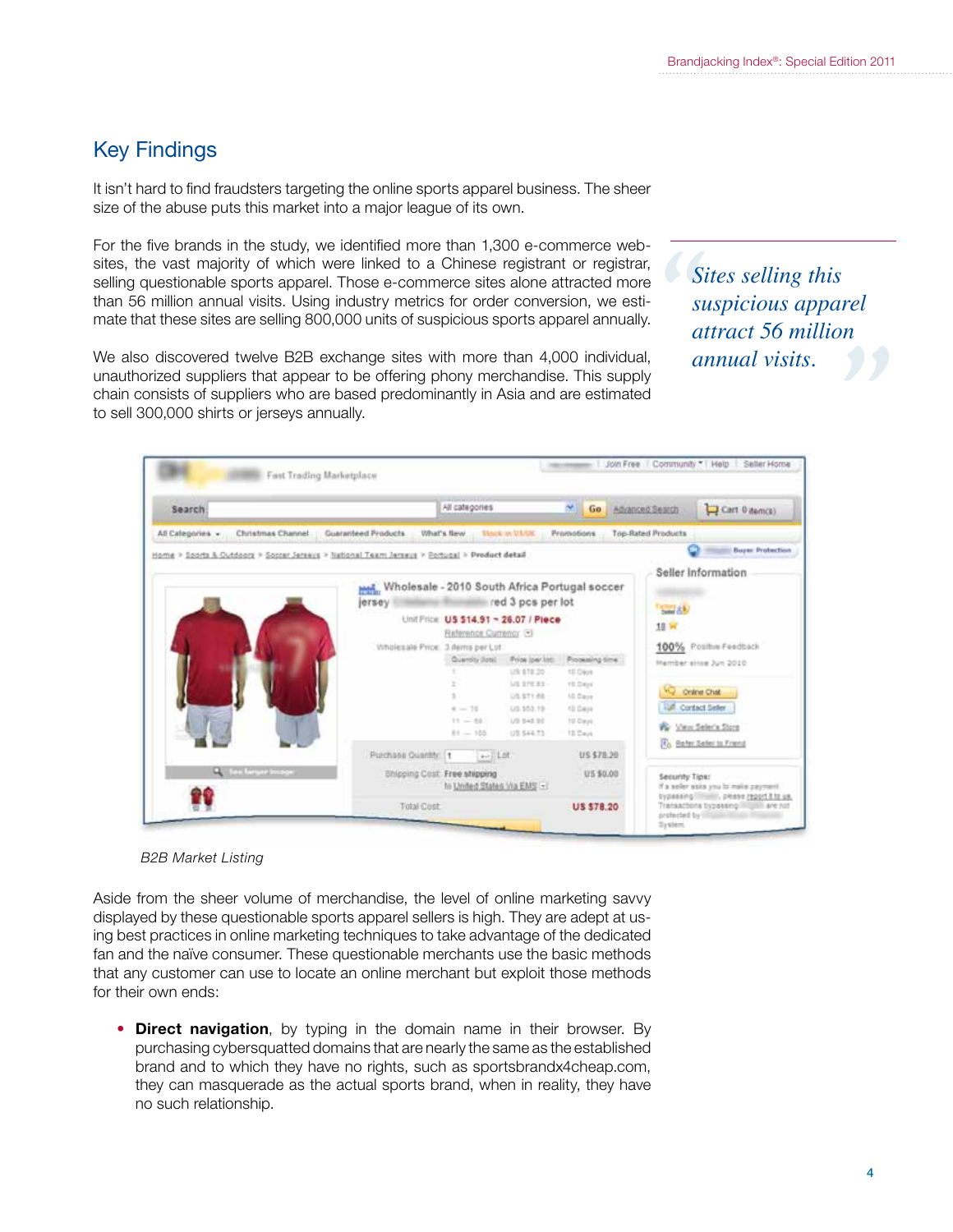- • **Organic search**, by promoting their sites using 'black hat' or questionable means, these deceitful sites can rise to the top of the search results pages and gather clicks and traffic. These 'black hat' techniques include unauthorized use of the actual brand in their domain names, page titles and other meta tags as well as cultivating a large number of inbound links from 'splog' or spam blog sites to trick the search engines into thinking that they are popular sites.
- **Paid search advertising**. The phony vendors buy branded keywords to trigger paid search ads, just like the actual sports brands do.

For example, let's look at doing a search on "league x jerseys online" in a popular search engine. The first page of results brings up 11 ads, of which three are suspicious, including the top paid ad position. During the study period, we examined almost 480,000 paid search ads, triggered by more than 280 keyword combinations. We found almost 28% of these ads, or more than 130,000 ads, promoted suspicious goods. These ads drove an estimated 11 million annual visits.

**1**<br> *a*<br> *ca*<br> *ca*<br> *a More than 130,000 ads promoted suspicious goods, driving an estimated 11 million annual visits.*



*Paid search ads lead to sites selling fakes and enjoy top positions*

This means that suspected counterfeiters are competing with legitimate advertisers for advertising inventory, driving up prices and even outbidding legitimate advertisers for premium placement. As a result, the legitimate advertisers have to pay more for their search keywords and compete with counterfeiters for traffic seeking their brands.

This is especially noteworthy when considering that 20% of all searches are for trademarked terms, according to a recent comScore and Yahoo Search Marketing (Overture) study.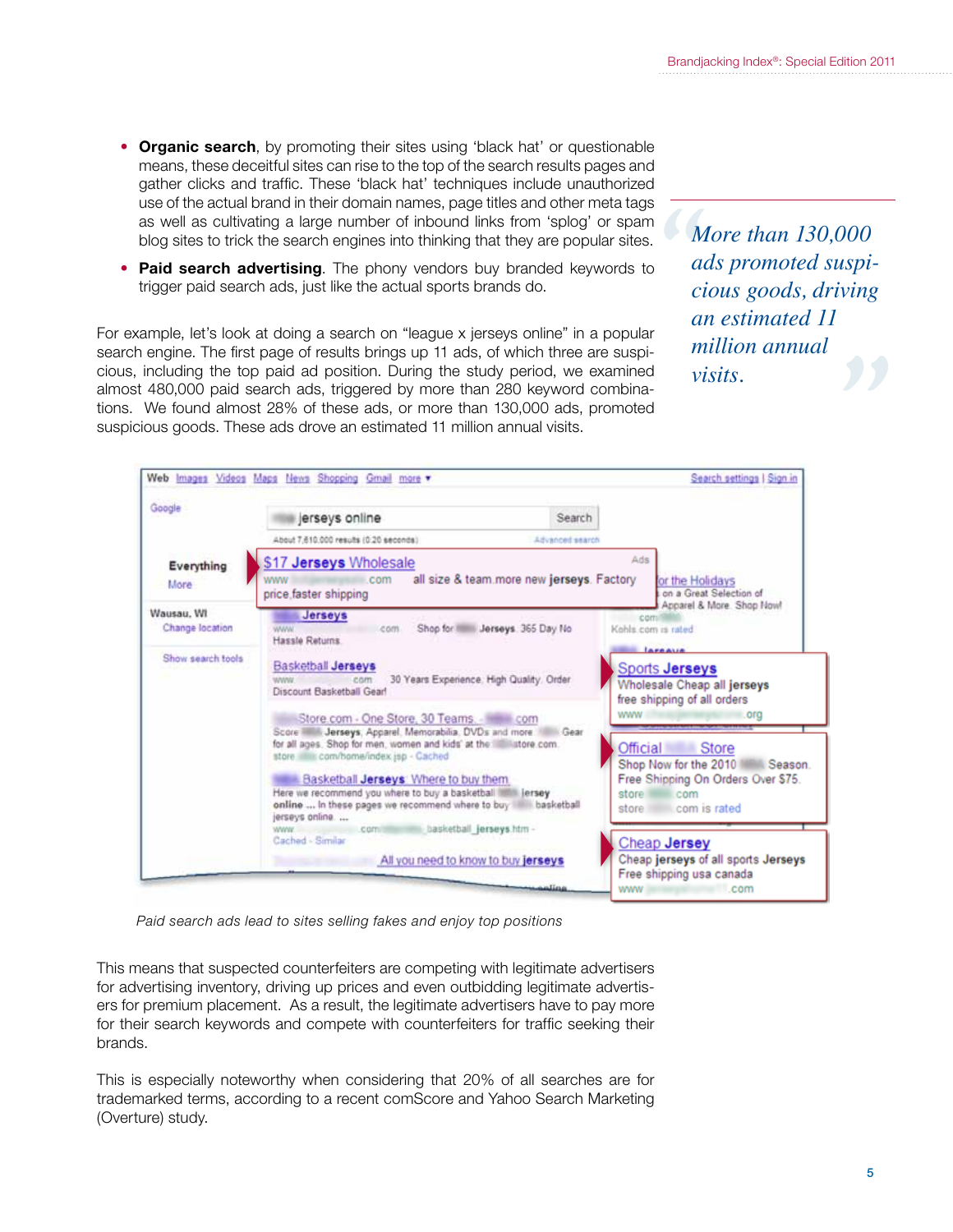Another traffic generation technique used by these fraudsters is to promote their sites in organic or non-paid search results, using inbound links from questionable sites like spam blogs, or 'splogs', to further exploit search engine results. These splogs copy legitimate content from elsewhere on the Web and contain a high number of links to exploit search algorithms. Here is one example of this technique where all of the organic search results on this page are links to sites selling suspected counterfeit shirts or jerseys. One of the results has nearly four thousand inbound links from other sites, some of which are cybersquatted splogs.

|                                          | cheap lill lerseys                                                                                                                                                                                                                                                                       | Search          | inded a ct +                                                                                                    |  |
|------------------------------------------|------------------------------------------------------------------------------------------------------------------------------------------------------------------------------------------------------------------------------------------------------------------------------------------|-----------------|-----------------------------------------------------------------------------------------------------------------|--|
|                                          | Abitut 8.810.000 results (5.23 eaconds)                                                                                                                                                                                                                                                  | Advented search |                                                                                                                 |  |
|                                          | S19 Cheap<br>Jerseys Wholesale Jerseys<br><b>Jerseys</b> or O<br>Authentic Cheng Jerseys factory wholesaler only \$19, 57% of Wholesale Jerseys and<br>lerseys Original Merseys on nale<br>for nuality<br>Jerseys Youth Jersey Jerseys<br><b>Jaranya 200</b><br>www.biz- 2 com/ - Cached |                 | <b>Billy Jersey Disclay Case</b><br>\$211.99 -<br>$-$<br>10<br>Shop For Gifts At<br>Ama <sub>ning</sub> Prices! |  |
|                                          | ton quality !!!<br>in seys Original III In ranys on sale<br>Jerseys - Jerseys Your: Jersey Jerseys<br>www.  came - Cached                                                                                                                                                                |                 | Cheap of<br>Jerseys<br>Guaranteux chinatrias Delivery New<br>Until Tom EST on 12/23 at<br># Shaw products from  |  |
| San Francisco, CA<br>Charige location    | cheap in lerseys football unforms football ierseys to a.<br>Welcome L. Terreyswebsale com to buy cheap Tijerseys free shoping, the NO. T football<br>uniforms! We are professional in jerseys such as foothall jerseys<br>comi i Cachad<br>White/C                                       |                 | <b>Jerseys Cheap</b><br>Don't Overpay for the Holidays.<br>Cheap                                                |  |
| Any time<br>Past 24 hours<br>All results | $\mu$ rseys cheap ierseys - erseys ierseys in $\approx$<br>cheap.<br>cheap perseys cheap jerseys official proteys proteys peseys peseys throuback<br>class - Tring<br>cont / Cached - Similar                                                                                            |                 | Cheap Jerseys<br>Huso III Uarchandse Blownat Sale -                                                             |  |

*Black hat SEO techniques used to boost organic rankings*

Certainly, there are legitimate sites that offer sports apparel at discounted prices, but the results found in our study highlight questionable practices, indicating levels of counterfeiting and other suspicious activity that is on par with the most sophisticated fraudsters we've analyzed in other industries.

For example, this site offers deep discounts on many different team and league logoed apparel. Its domain name is registered by a Chinese registrar and the site receives almost three million visits annually, based on Alexa data. None of the items sold on this site are officially licensed by the sports brands.

**S**<br> **S**<br> **i**<br> **i**<br> **i**<br> **a** advertising invention<br>tory *Suspected counterfeiters are competing with legitimate advertisers for advertising inventory*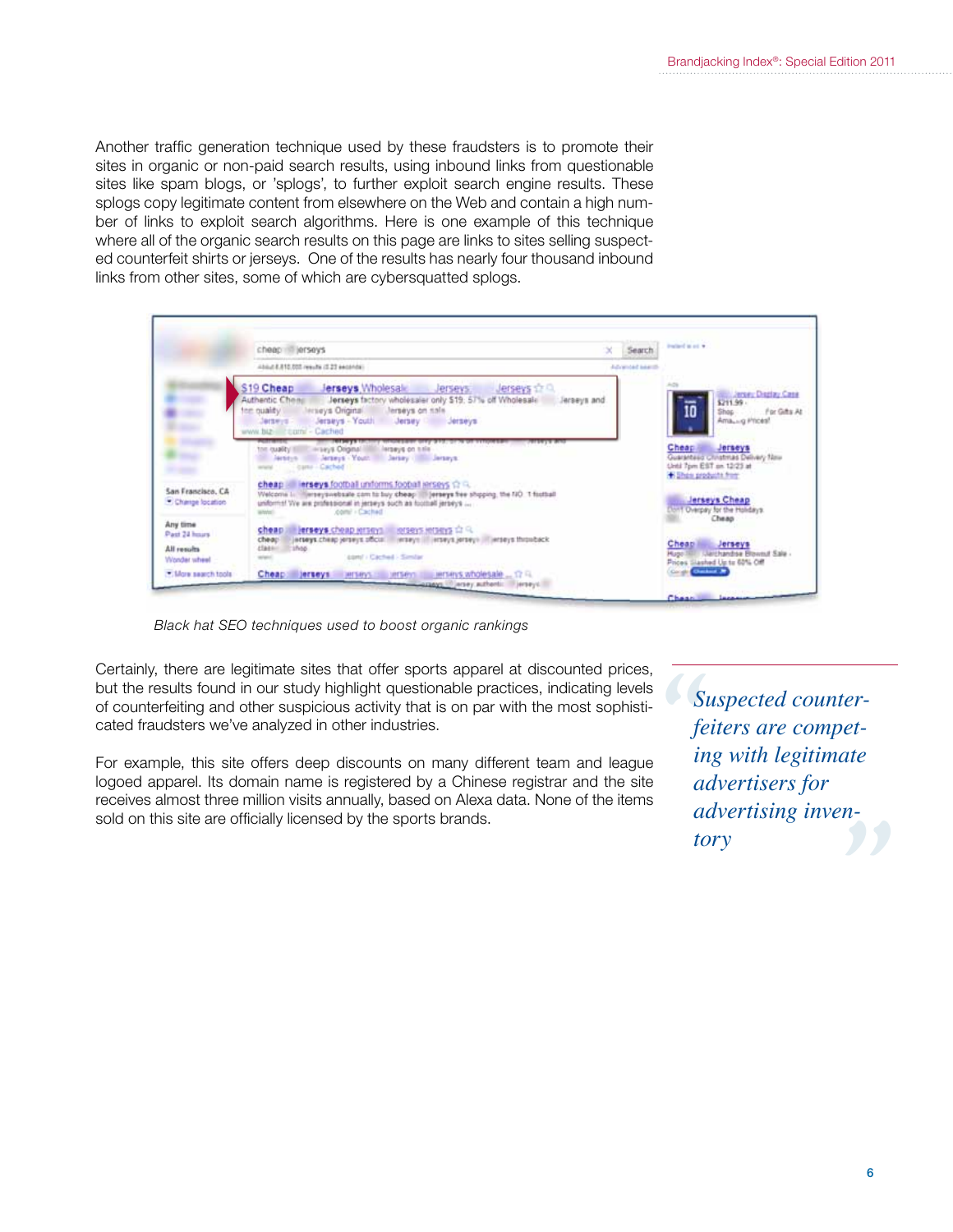

*E-commerce site sells counterfeit sports apparel from multiple brands, attracts significant traffic* 

There are many cases of mixing fraudulent and legitimate sellers in a complex web that makes it hard even for the discerning consumer to understand fair from foul play. For example, a cybersquatted site redirects a visitor to an authorized dealer's site. That authorized dealer, then, is leveraging the traffic of the cybersquatted domain to drive their own revenue. The amount of traffic that can be generated off the back of a cybersquatted domain can be significant—sometimes up to several million annual visits.

Another technique that can confuse those seeking sports-branded apparel is in the realm of affiliate marketing. For example, an affiliate marketer registers a cybersquatted domain involving a major sports league brand and then links to popular retail and auction sites, redirecting traffic to unauthorized channels. In return, the affiliate marketer is compensated for all traffic that converts to a sale on these unauthorized B2C sites and the consumer potentially (and unknowingly) ends up buying non-authentic merchandise.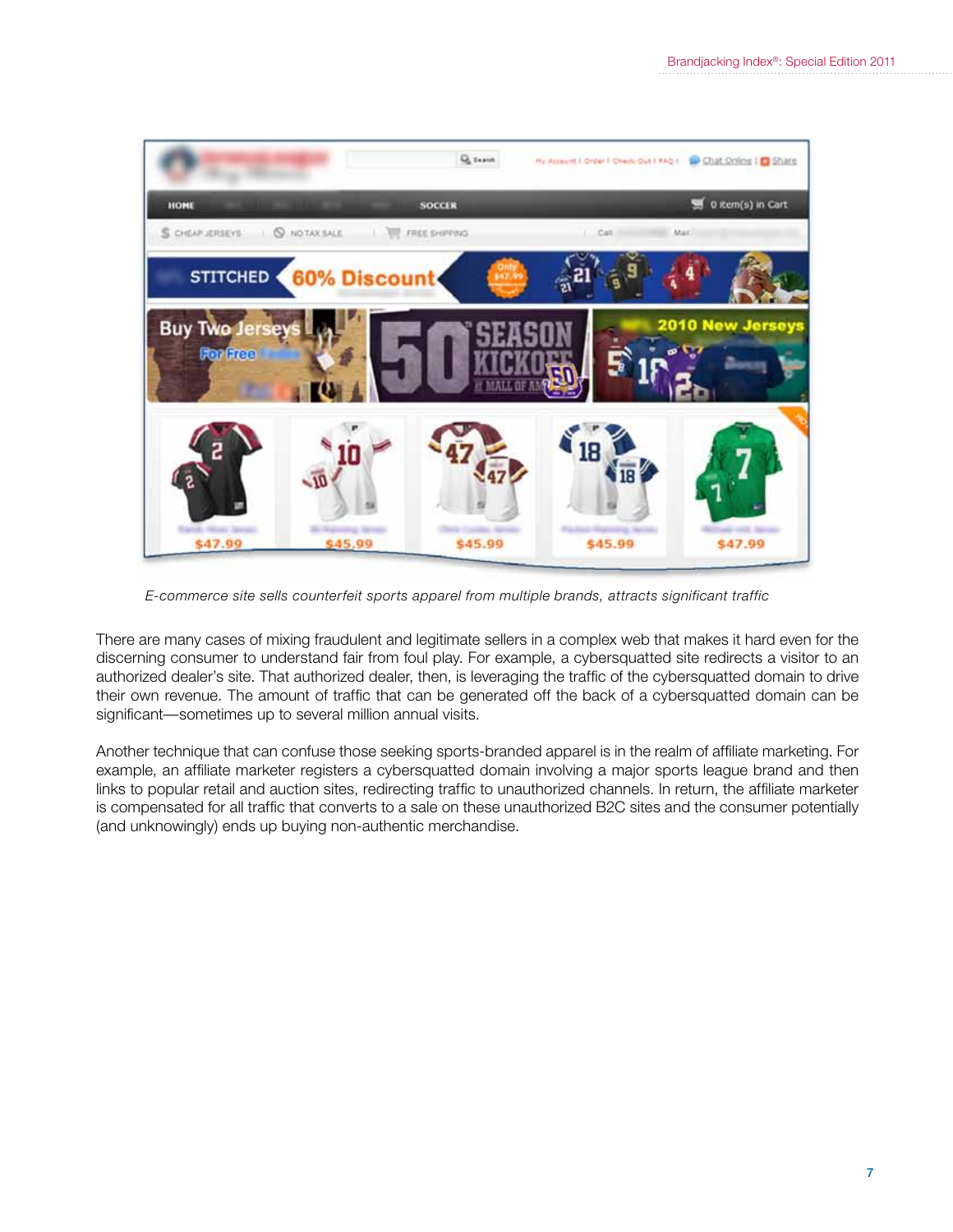### Summary

The amount of business generated by e-commerce sites selling suspicious sports apparel is significant. The operators of these sites are online marketing savvy, drive millions of visits to their sites and generate significant revenue. Thousands of sellers earn millions of dollars in annual sales of apparel that isn't licensed by the sports brands. Sadly, because of the sheer number of questionable sites and the sophisticated effort put into promoting them by their operators, sports brands must compete with counterfeiters for sales of their own brands. It is essential that brands craft enforcement strategies that attack not only the online distribution of their goods but also their online promotion in order to address this multi-million dollar problem and to help their loyal fans to display their team spirit with authentic goods.

# Methodology and Background

The Brandjacking Index is produced by MarkMonitor® and analyzes trends and statistics about brand abuse online as well as anecdotal information about the business and technical methods used by brandjackers. The cornerstone of the Brandjacking Index is the volume of public data analyzed by MarkMonitor using the company's proprietary algorithms. None of this data contains proprietary customer information.

This special edition of the Brandjacking Index drew conclusions based on data from major search engines, online marketplaces, Whois records and Alexa traffic estimates.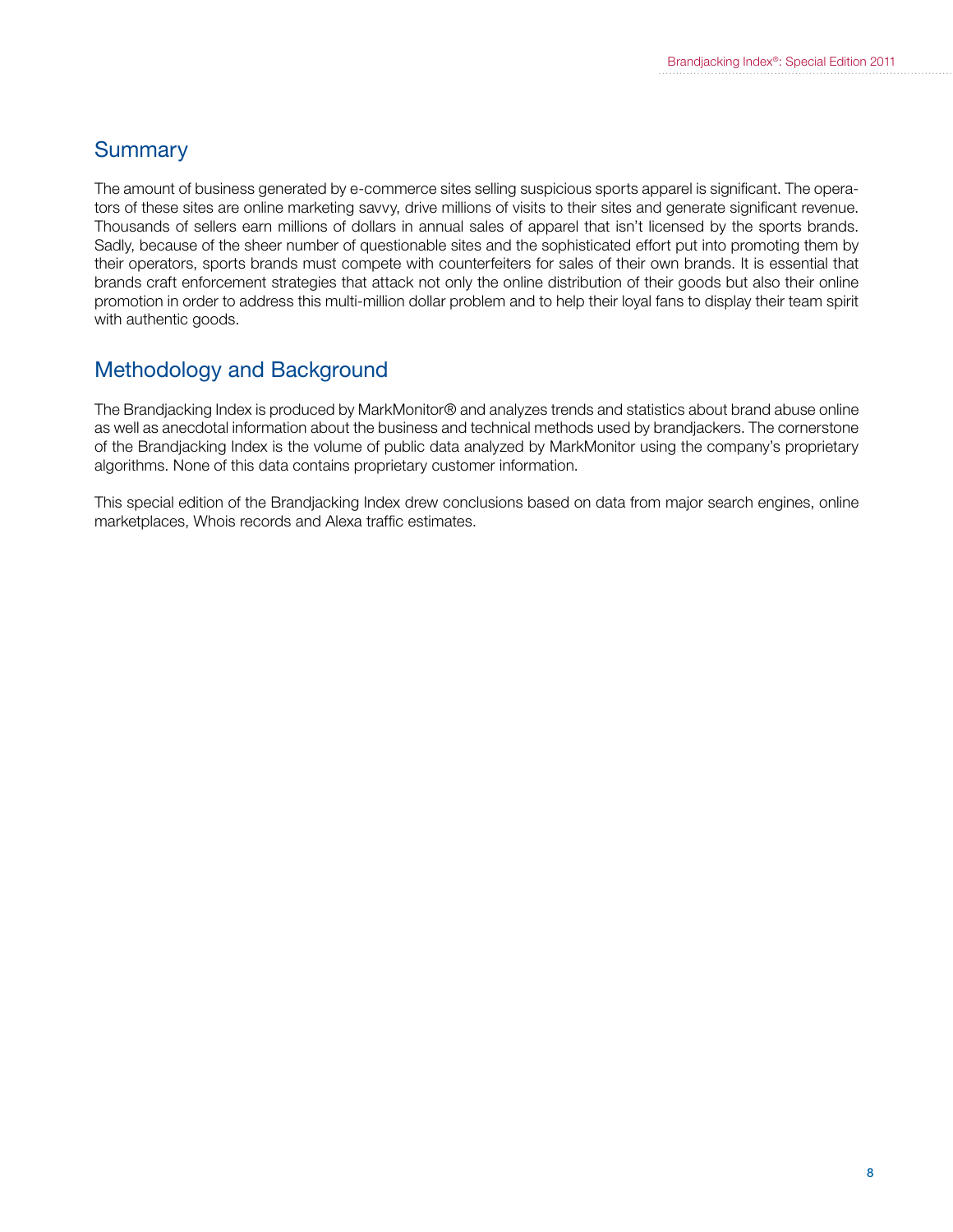## **Glossary**

Brandjacking – To hijack a brand to deceive or divert attention; often used in abusive or fraudulent activities devised for gain at the expense of the goodwill, brand equity and customer trust of actual brand owners.

Black Hat SEO – The use of brands, slogans or trademarks located in visible text, hidden text, meta tags and title in order to manipulate search engine rankings so that the brandjacker's site can gain a more favorable search engine placement.

Cybersquatting – The practice of abusing trademarks within the domain name system.

**Domain Kiting** – The process whereby domains are registered and dropped within the five-day ICANN grace period, and then registered again for another five days. Kiting a domain lets the registrant gain the benefit of ownership without ever paying for the domain.

eCommerce Content – Websites containing a specified brand that appears in visible text, hidden text, meta tags or title in conjunction with other site content that indicates online sales are being transacted on the site.

False Association – The practice of using a specified brand or trademark in web content to imply a relationship with a company or brand where none exists.

Offensive Content – Websites containing a specified brand that appears in visible text, hidden text, meta tags or title in conjunction with pornographic, online gaming or hate content.

Paid Search Scams – Occur when a brand is used without permission, within a paid search scenario to drive web traffic to a competitive or illicit site.

Phishing – Criminal use of email to divert traffic to websites in order to fraudulently acquire usernames, passwords, credit card details and other personal information. The email and websites used in these operations employ "social engineering" techniques to trick users into believing they are interacting with a business or organization that they trust.

Rock Phishing – A method of phishing first implemented by the 'rock' phish gang that utilizes multiple layers of redundant infrastructure to increase the difficulty of shutting down the attack. Other phishers are now using these tactics as well.